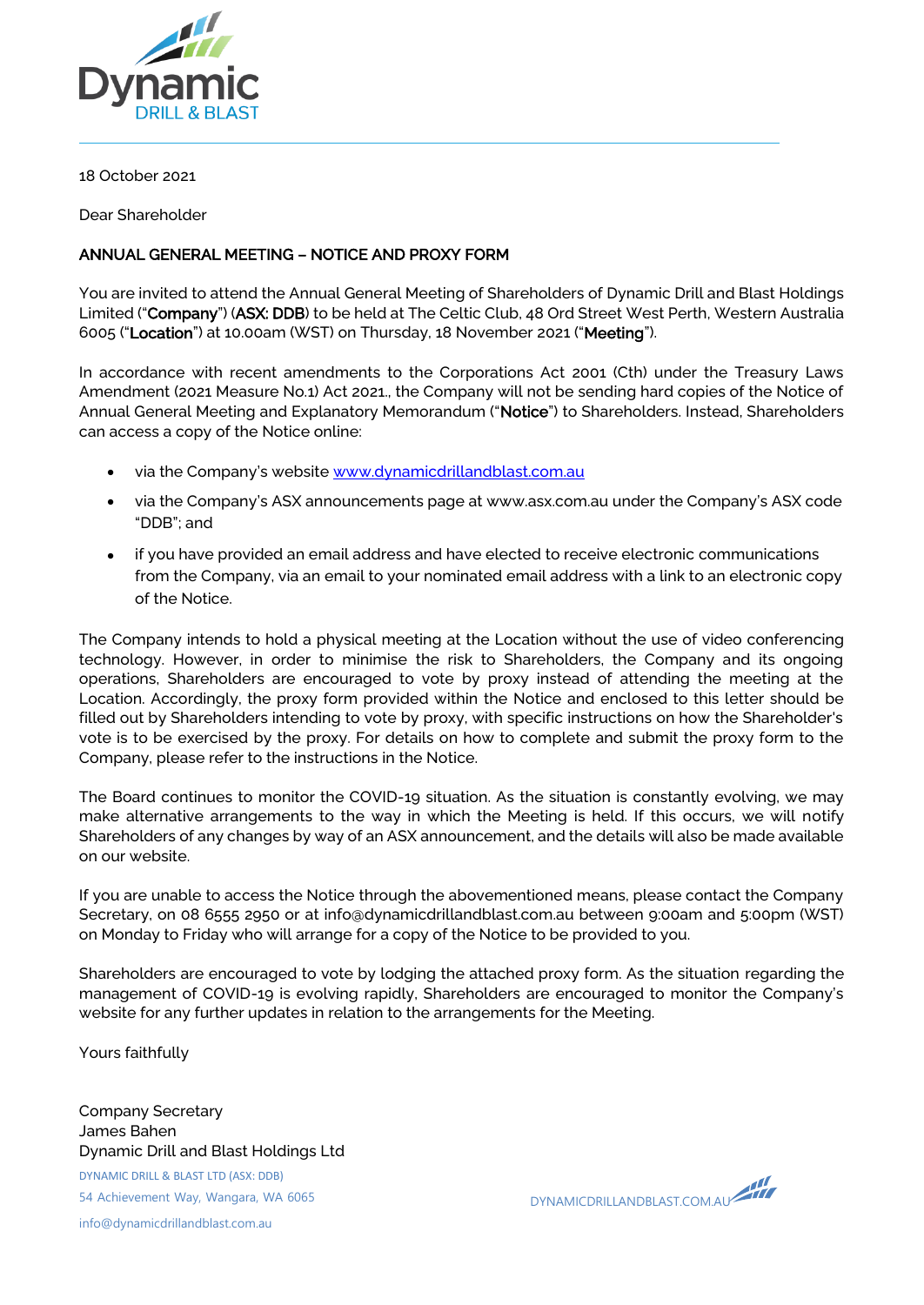

Dynamic Drill and Blast Holdings Limited | ACN 640 888 213

# Proxy Voting Form

If you are attending the meeting in person, please bring this with you for Securityholder registration.

Holder Number:

Your proxy voting instruction must be received by 11.00am (WST) on Tuesday 16 November 2021, being not later than 48 hours before the commencement of the Meeting. Any Proxy Voting instructions received after that time will not be valid for the scheduled Meeting.

# SUBMIT YOUR PROXY VOTE ONLINE

# Vote online at https://investor.automic.com.au/#/loginsah

Login & Click on 'Meetings'. Use the Holder Number as shown at the top of this Proxy Voting form.

- Save Moneu: help minimise unnecessary print and mail costs for the Company.
- It's Quick and Secure: provides you with greater privacy, eliminates any postal delays and the risk of potentially getting lost in transit.
- Receive Vote Confirmation: instant confirmation that your vote has been processed. It also allows you to amend your vote if required.

# SUBMIT YOUR PROXY VOTE BY PAPER

#### Complete the form overleaf in accordance with the instructions set out below.

#### YOUR NAME AND ADDRESS

The name and address shown above is as it appears on the Company's share register. If this information is incorrect, and you have an Issuer Sponsored holding, you can update your address through the investor portal: https://investor.automic.com.au/#/home Shareholders sponsored by a broker should advise their broker of any changes.

#### STEP 1 – APPOINT A PROXY

If you wish to appoint someone other than the Chair of the Meeting as your proxy, please write the name of that Individual or body corporate. A proxy need not be a Shareholder of the Company. Otherwise if you leave this box blank, the Chair of the Meeting will be appointed as your proxy by default.

#### DEFAULT TO THE CHAIR OF THE MEETING

Any directed proxies that are not voted on a poll at the Meeting will default to the Chair of the Meeting, who is required to vote these proxies as directed. Any undirected proxies that default to the Chair of the Meeting will be voted according to the instructions set out in this Proxy Voting Form, including where the Resolutions are connected directly or indirectly with the remuneration of KMP.

#### STEP 2 - VOTES ON ITEMS OF BUSINESS

You may direct your proxy how to vote by marking one of the boxes opposite each item of business. All your shares will be voted in accordance with such a direction unless you indicate only a portion of voting rights are to be voted on any item by inserting the percentage or number of shares you wish to vote in the appropriate box or boxes. If you do not mark any of the boxes on the items of business, your proxy may vote as he or she chooses. If you mark more than one box on an item your vote on that item will be invalid.

#### APPOINTMENT OF SECOND PROXY

You may appoint up to two proxies. If you appoint two proxies, you should complete two separate Proxy Voting Forms and specify the percentage or number each proxy may exercise. If you do not specify a percentage or number, each proxy may exercise half the votes. You must return both Proxy Voting Forms together. If you require an additional Proxy Voting Form, contact Automic Registry Services.

#### SIGNING INSTRUCTIONS

Individual: Where the holding is in one name, the Shareholder must sign.

Joint holding: Where the holding is in more than one name, all Shareholders should sign.

Power of attorney: If you have not already lodged the power of attorney with the registry, please attach a certified photocopy of the power of attorney to this Proxy Voting Form when you return it.

Companies: To be signed in accordance with your Constitution. Please sign in the appropriate box which indicates the office held by you. **Email Address:** Please provide your email address in the space provided.

#### By providing your email address, you elect to receive all communications despatched by the Company electronically (where legally permissible) such as a Notice of Meeting, Proxy Voting Form and Annual Report via email.

#### CORPORATE REPRESENTATIVES

If a representative of the corporation is to attend the Meeting the appropriate 'Appointment of Corporate Representative' should be produced prior to admission. A form may be obtained from the Company's share registry online at https://automic.com.au.

 $\Box$